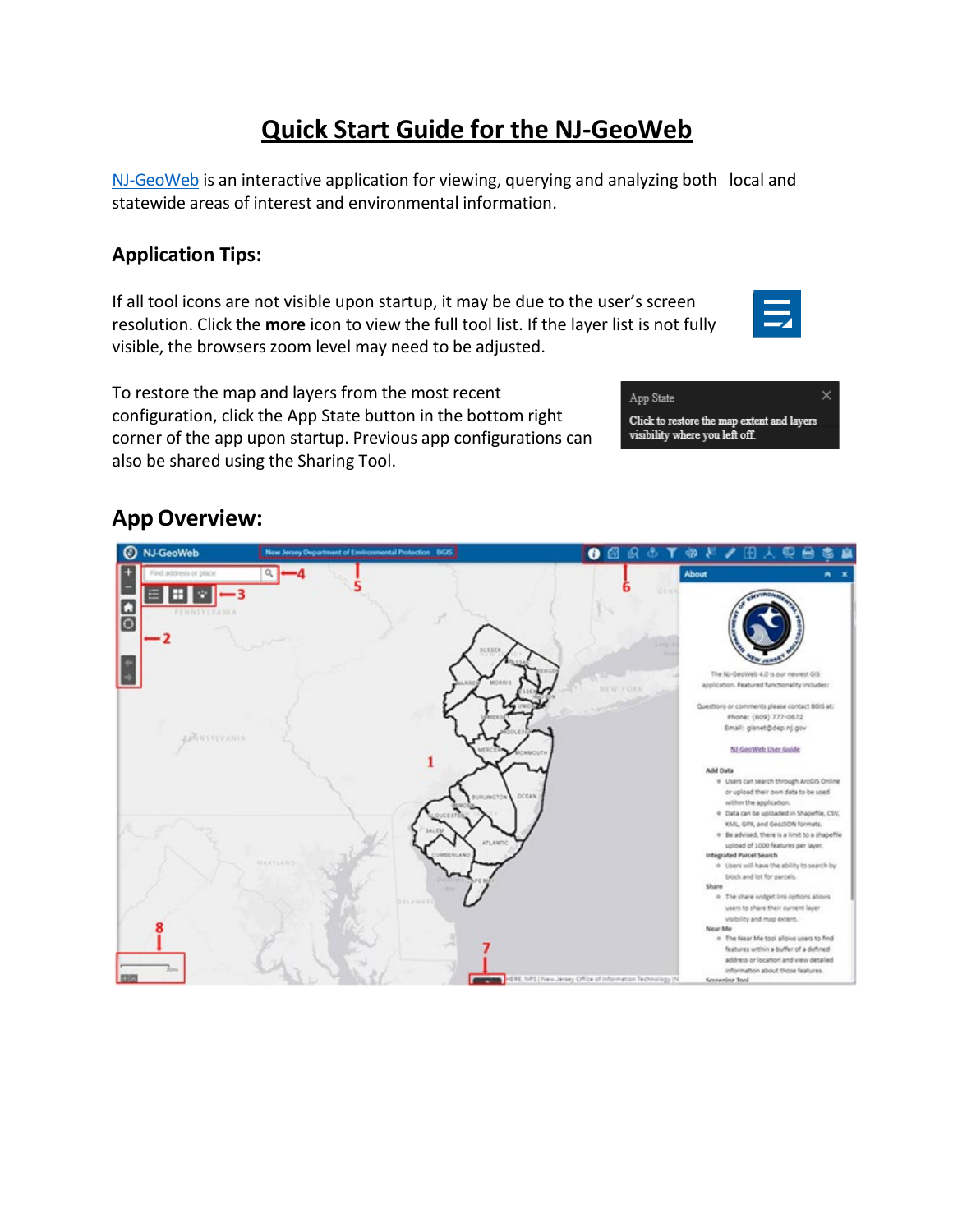# **1. Map Overview – Interacting with the map**

To pan around the map, click and hold the left mouse button while moving to an area of interest.

Use the scroll wheel on the mouse to zoom in and out of the map.

Users can also zoom into the map by holding down the **Shift** button on the keyboard and selecting an area to zoom into. A red box will appear indicating the selected zoom area.



# **Map Popups**

Click on features within the map to reveal a pop-up window with information about that point of interest. If features overlap, use the arrow button at the top-right of the pop-up to scan through all features. To view further related table information, users can click the related tables at the bottom of the popups.

| Species-Based Habitat - Piedmont Plains:<br>194,578                                                                                                                                                                                                                 |
|---------------------------------------------------------------------------------------------------------------------------------------------------------------------------------------------------------------------------------------------------------------------|
| Rank: 1<br>2012 Land Use Code: 1.800<br>2012 Land Use: RECREATIONAL LAND<br>2012 Land Use Cover Type: URBAN<br>Riparian: Yes<br>Forest Core: No<br>Grassland: No<br>Region: Piedmont Plains<br>Contact: NA<br>Version: Version 3.3<br>Acres: 4.10<br>Hectares: 1.66 |
| Common Name, Feature Type                                                                                                                                                                                                                                           |
| Habitat Type                                                                                                                                                                                                                                                        |
| Riparian Corridor                                                                                                                                                                                                                                                   |
| Zoom to<br>0.0.6                                                                                                                                                                                                                                                    |

| (1 of 2)                                                                                                                                                                                                                    |  |
|-----------------------------------------------------------------------------------------------------------------------------------------------------------------------------------------------------------------------------|--|
| 2012 Land Use: RECREATIONAL LAND<br>2012 Land Use Cover Type: URBAN<br>Riparian: Yes<br>Forest Core: No<br>Grassland: No<br>Region: Piedmont Plains<br>Contact: NA<br>Version: Version 3.3<br>Acres: 4.10<br>Hectares: 1.66 |  |
| Common Name, Feature Type                                                                                                                                                                                                   |  |
| Habitat Type                                                                                                                                                                                                                |  |
| Riparian Corridor                                                                                                                                                                                                           |  |
| Related tables:                                                                                                                                                                                                             |  |
| Environmental Habitat - Piedmont Spec()                                                                                                                                                                                     |  |
| Environmental Habitat - Piedmont Rank                                                                                                                                                                                       |  |
| Zoom to                                                                                                                                                                                                                     |  |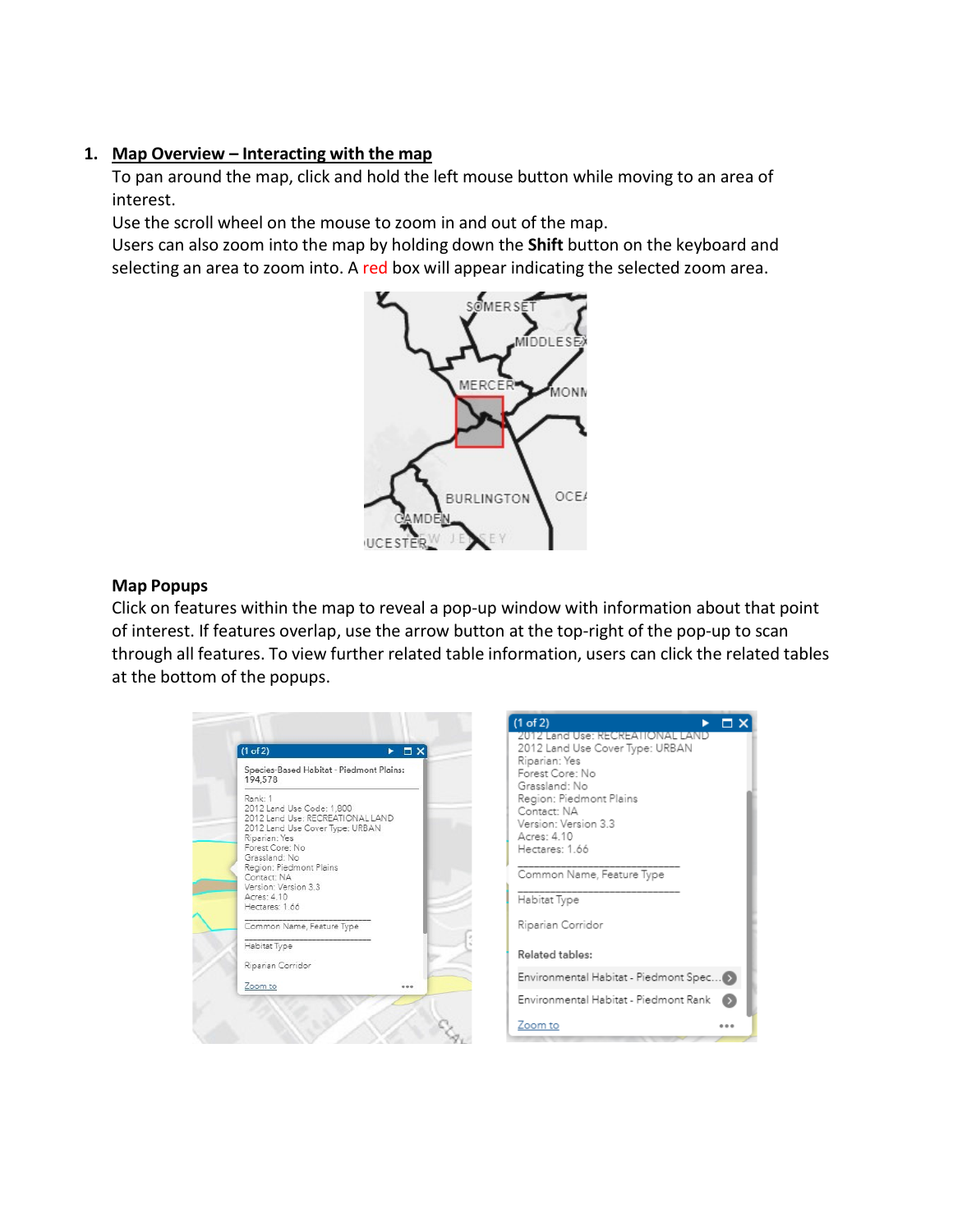# **2. Map Navigation Tools**

Use the tools at the upper left to navigate the interactive map.

Zoom In/Out: Zoom in and out of the map view.



Default Extent: Click thisto return to the full view of New Jersey.



My Location: Allow users to zoom to current location when using a mobile device.



Extent Navigation: Allows users to navigate the map to its previous or next extent.

## **3. Map Information Tools**

Map/Data tools can be found in the upper right corner and beneath the address search bar.



**Legend:** The Legend displays labels and symbols for the layers in the map. Only layers with their visibility turned on will display in the legend.



**Basemap Gallery:** The Basemap Gallery presents a gallery of basemaps for the user to select from.



**Share:** The Share tool allows the user to share an app by sending an email with a link or embedding it in a website or blog. An option to remember the layer visibility is also

available. This option allows the user to share their current view of the app with another user.

| Share<br>$\boldsymbol{\mathsf{x}}$                                                                                                                                                                                                                                                                                                                               | Share<br>×                                                                                                                                                                                                                                                                                                                                                                                                                      |
|------------------------------------------------------------------------------------------------------------------------------------------------------------------------------------------------------------------------------------------------------------------------------------------------------------------------------------------------------------------|---------------------------------------------------------------------------------------------------------------------------------------------------------------------------------------------------------------------------------------------------------------------------------------------------------------------------------------------------------------------------------------------------------------------------------|
| Share a link to this app<br>https://www.arcgis.com/apps/webappviewer/index.html?id=0<br>Link options<br>Embed this app in a website<br><iframe <br="" frameborder="0" height="200" width="300">scrolling="no" allowfullscreen<br/>src="https://www.arcgis.com/apps/webappviewer/index.html?<br/>id=02251e521d97454aabadfd8cf168e44d&amp;extent=-8512987</iframe> | Link options<br>Select URL parameters included in the link<br>Current map extent<br>$\bullet$<br>Click the map to define the center of the map with zoom level<br>Click the map to define the center of the map with map scale<br>Find the location or feature and zoom to it<br>Query a feature and zoom to it<br>Add a marker on the map<br>Overwrite default screen size of mobile layout<br>Set display language of the app |
| 6004%2C4735125.0323%2C-<br><b>Embed options</b><br>$\ddot{\bullet}$                                                                                                                                                                                                                                                                                              | Remember layers visibility<br>Link preview<br>https://www.arcgis.com/apps/webappviewer/index.html?<br>id=02251e521d97454aabadfd8cf168e44d&extent=-8753523.5825%2<br>C4619549 5881%2C-8166487 2053%2C4903589 5852%2C102100                                                                                                                                                                                                       |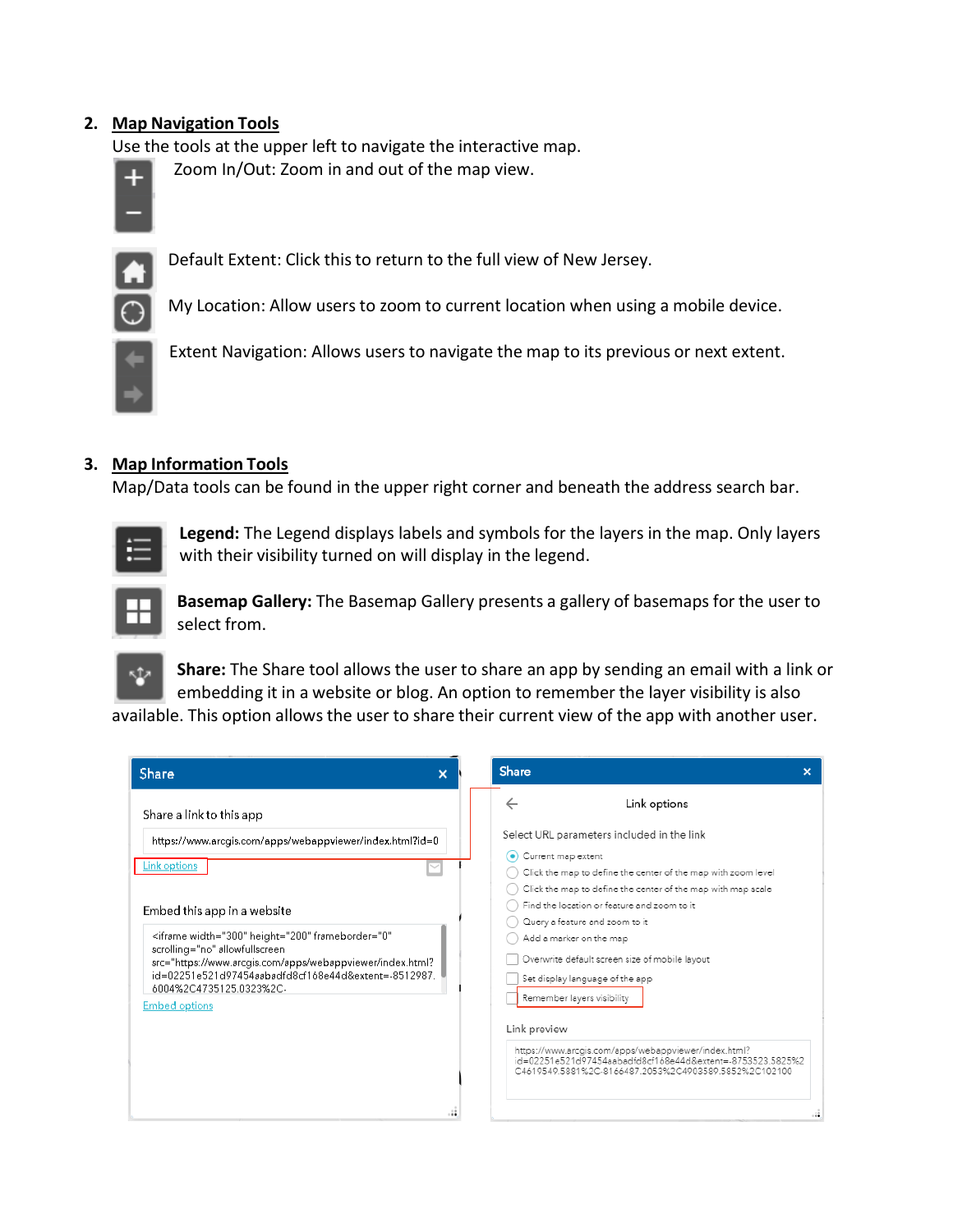# **4. Address Search**

The Search Bar enables the user to find locations within the map. The search can find locations using names or addresses.

# **5. NJDEP/BGIS Links**

New Jersey Department of Environmental Protection BGIS

Find address or place

Q

Users can find more information

about the NJDEP or the Bureau of GIS by using these links.

# **6. Application Tools**



**Parcel Search:** Users can use the Parcel Search tool to search for parcels by County, Municipality, Block, and Lot.

| <b>Parcel Search</b>     |        | × |
|--------------------------|--------|---|
| Input                    | Output |   |
| County and Municipality* |        |   |
| MERCER - Trenton City    |        |   |
| Block*                   |        |   |
| 1                        |        |   |
| Lot                      |        |   |
| Query Type*              |        |   |
| Exact Match              |        |   |
| Help                     | Run    |   |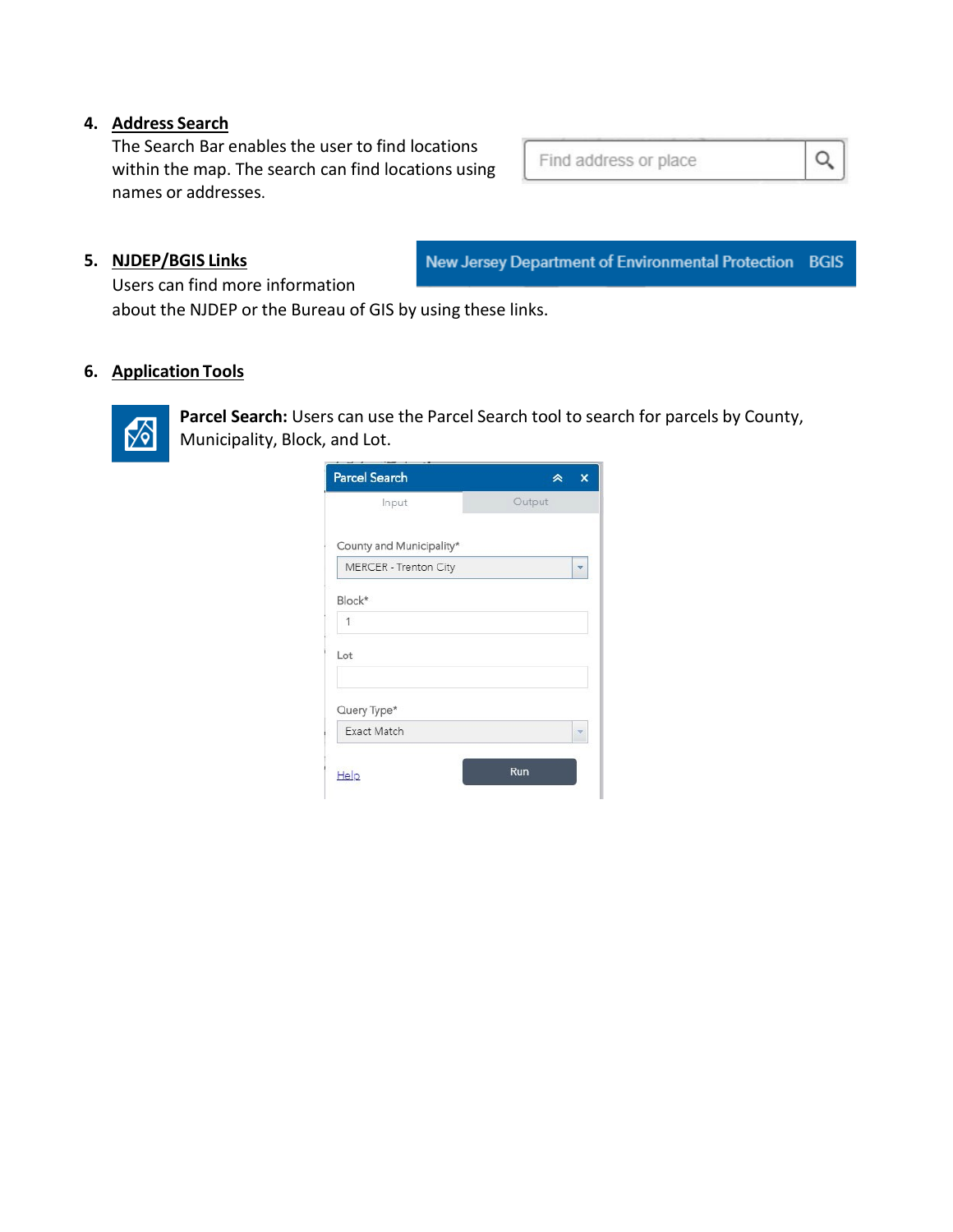Users can export the searched parcels by selecting the Export button within the results tab (3 dots) and choosing the selected export method.

| Results |                                               |  |
|---------|-----------------------------------------------|--|
|         | The result is drawn on the map.<br>0.0.0      |  |
|         | of Zoom to                                    |  |
|         | ∭थ Panto                                      |  |
|         | ※ Flash                                       |  |
|         | Show pop-up                                   |  |
|         | [→ Export to CSV file                         |  |
|         | [→ Export to feature collection               |  |
|         | $\left[\rightarrow \right.$ Export to GeoJSON |  |
|         | Create layer                                  |  |
|         | □ Save to My Content                          |  |
|         | View in Attribute Table                       |  |



| Searches include:          | Watershed/Sub-Watershed Search |
|----------------------------|--------------------------------|
| <b>NJEMS</b> Sites         | Well Program Grid              |
| Counties                   | Purveyor Service Area          |
| Place Names                | Historic Districts Search      |
| Municipalities             | Historic Properties            |
| Watershed Management Areas | Known Contaminated Sites List  |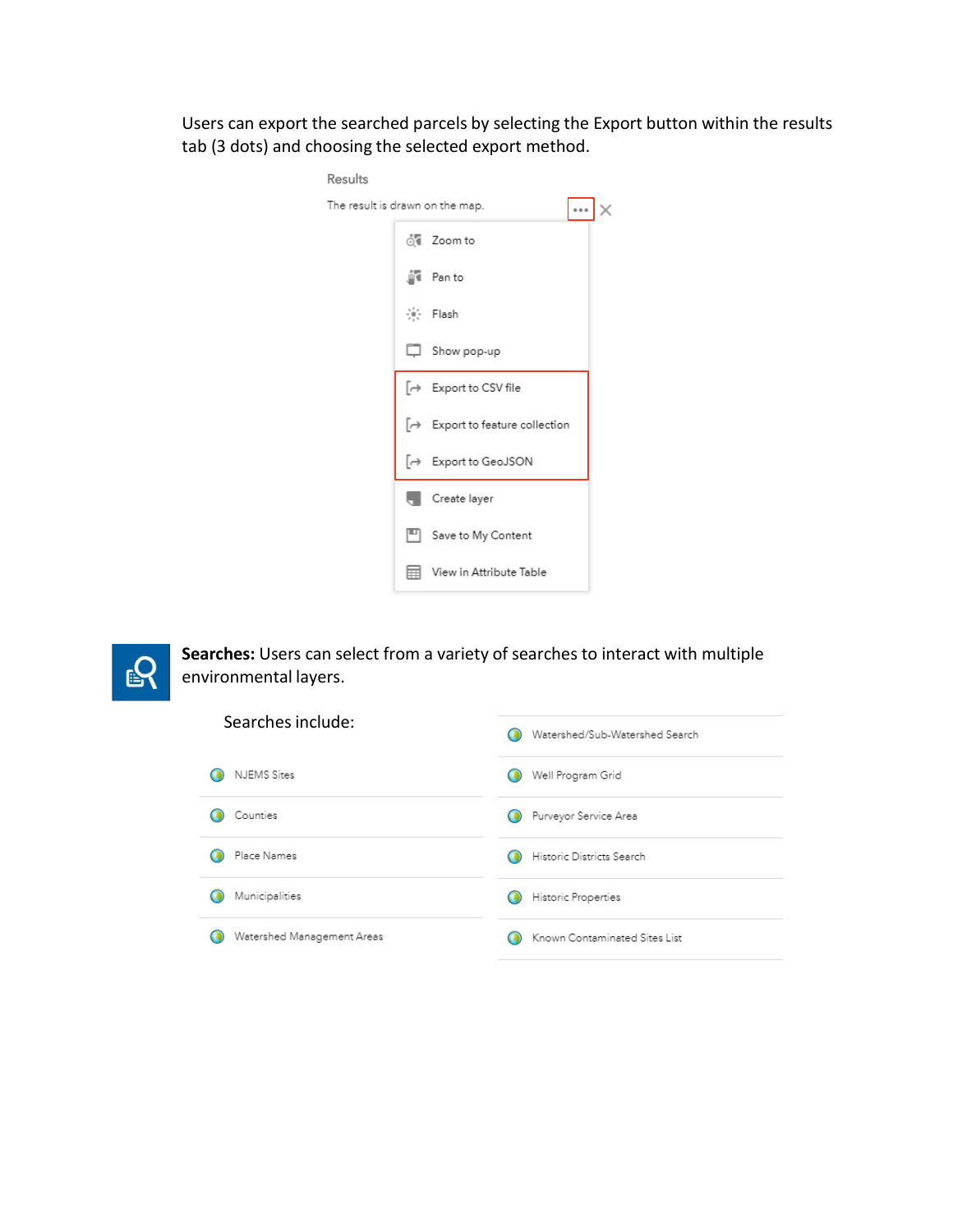After a search is completed, users can take further actions on selected features by selection the 3 dots in the Results menu.





**Near Me:** The Near Me tool allows users to find Site and Facility features within a buffer of a defined address or location and view detailed information about those features. Users can then click on the results to view more information.

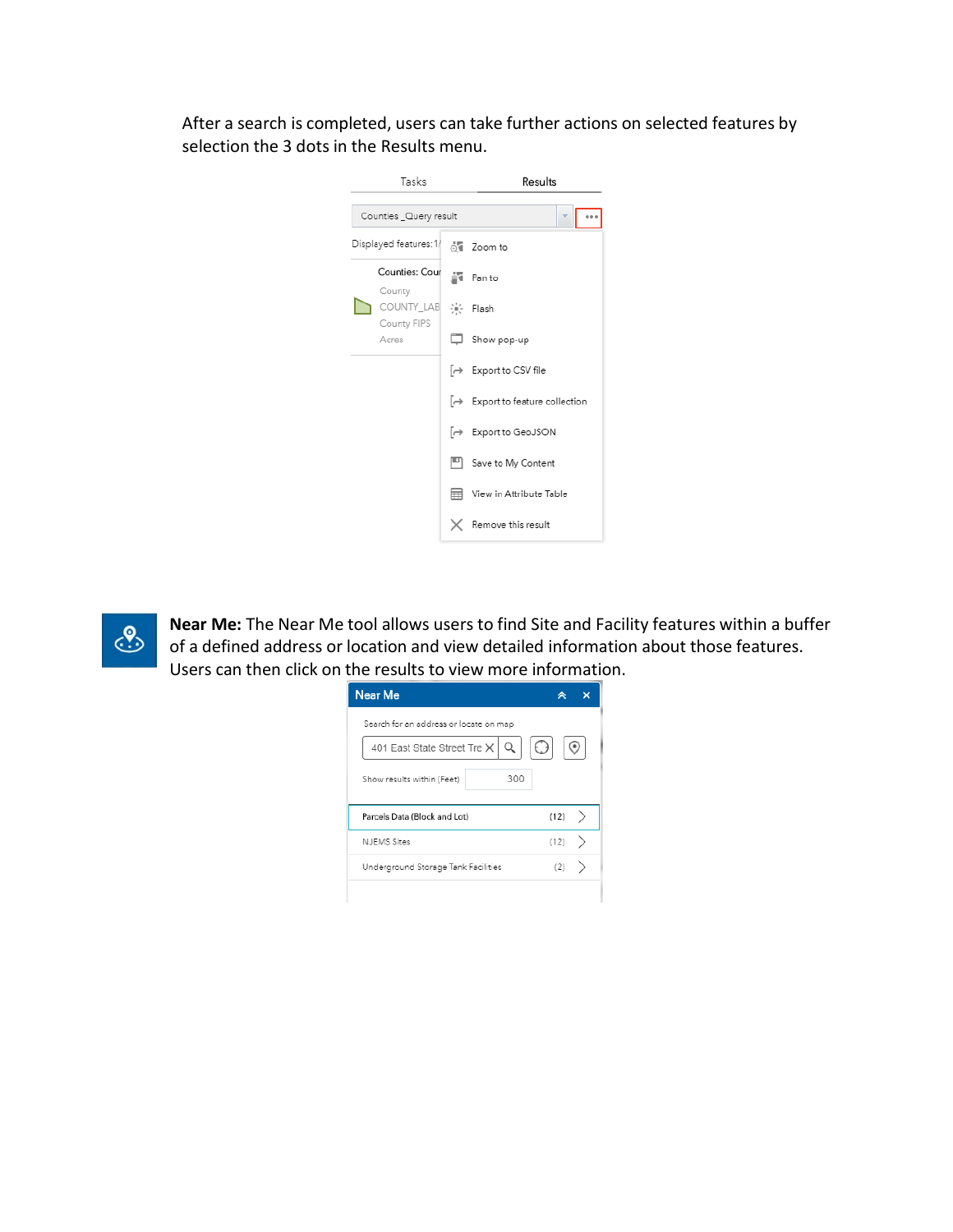

**Custom Layer Filter:** The Filter tool allows users to limit visibility of features in a layer. Only features that meet the set criteria will be visible in the map.

a. Select the Create a Custom Filter to get started.



b. Then select the layer to create a custom filter on.



c. Add an expression or a set of multiple + Add expre expressions.

| ssion | + Add set |  |
|-------|-----------|--|

d. Finally, select the field, condition, and input type to create the filter.

|                   | Custom filter                                          |  |
|-------------------|--------------------------------------------------------|--|
| Layer             | Place Names                                            |  |
| expression        | Display features in the layer that match the following |  |
|                   |                                                        |  |
| OBJECTID (Number) |                                                        |  |
| is                |                                                        |  |
|                   |                                                        |  |
|                   |                                                        |  |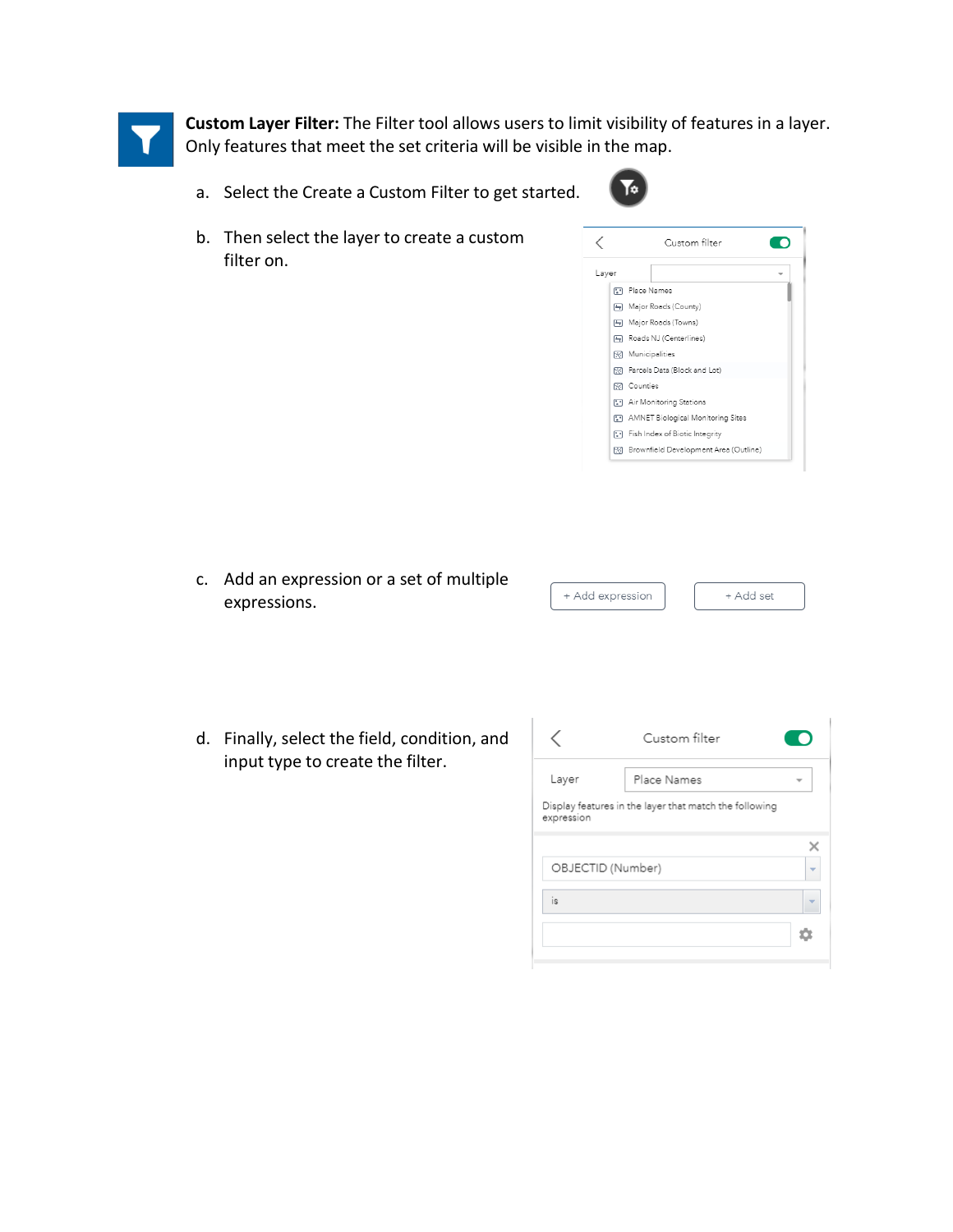

**Draw:** The Draw tool allows users to draw simple graphics and text on the map.





**Select:** The Select tool allows the user to interactively select features on the map and take actions on the selected features. Clicking the 3 dots next to the selected features will open the Show Actions options. Within these options, users can export selected features to CSV, Feature Collection, and GeoJSON.





**Measure:** The Measure tool allows the user to measure the area of a polygon, the length of a line, or find the coordinates of a point.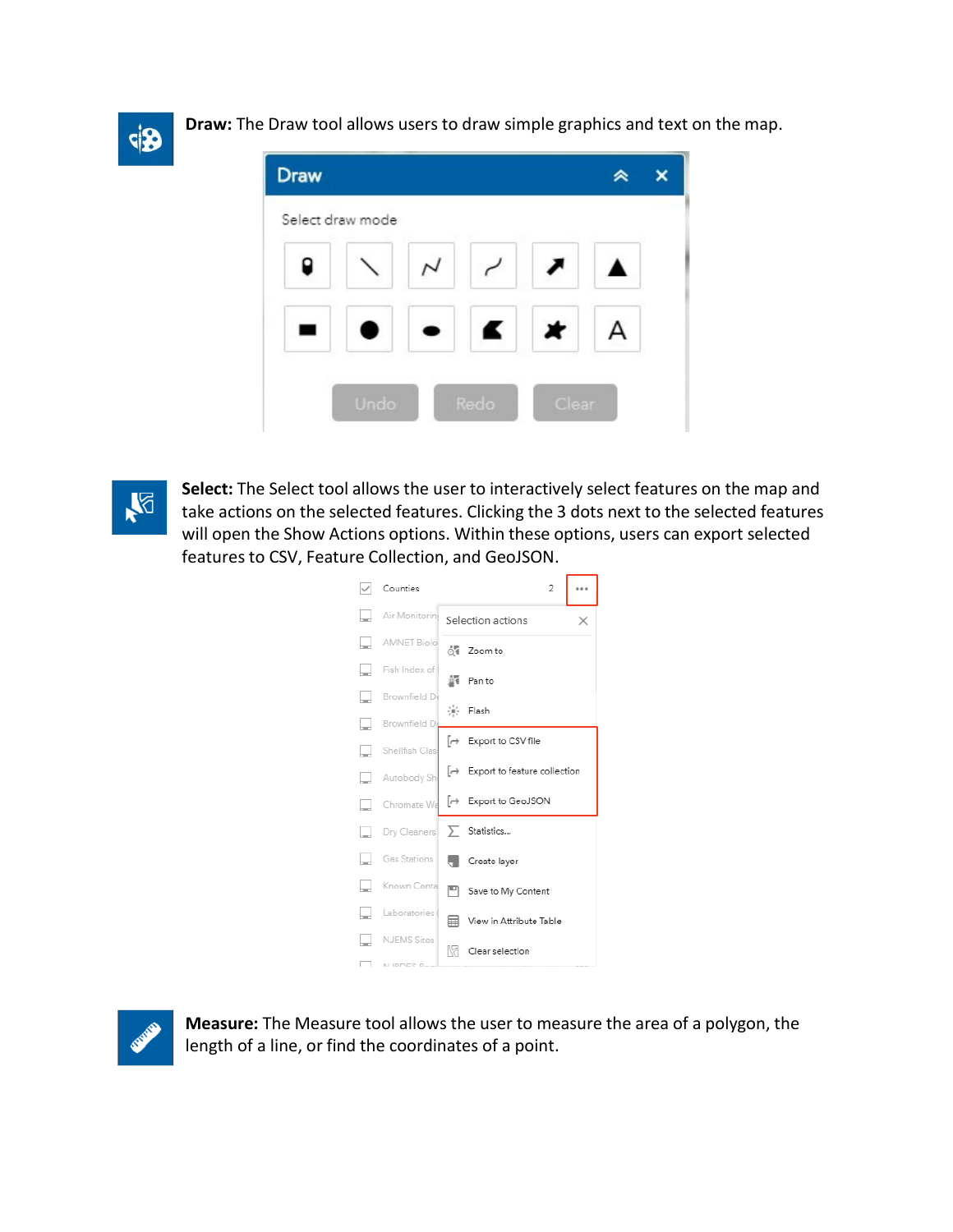

**Swipe:** The Swipe tool enables the user to easily compare the content of different layers in a map.

Once the tool is turned on, select a single layer or multiple layers to swipe from the drop-down list.





**Screening:** The Screening tool allows users to define an area of interest and analyze specified environmental layers for potential impacts. Areas of interest can be defined through a place name search or by drawing on the map.

| Screening                                         |        |       |                   |  |
|---------------------------------------------------|--------|-------|-------------------|--|
| AOI                                               |        |       |                   |  |
| Place name                                        |        |       | Draw              |  |
| Search for a location                             |        |       |                   |  |
| 401 E State St, Trenton, NJ, 08608, IX            |        |       |                   |  |
| Buffer distance (optional)<br>Show results within |        |       |                   |  |
| Ω                                                 |        | Miles |                   |  |
|                                                   | Report |       | <b>Start Over</b> |  |



**XY Coordinate Search:** The XY Coordinate Search allows users to plot NAD 1983 State Plane XY Coordinates on a Web Mercator map.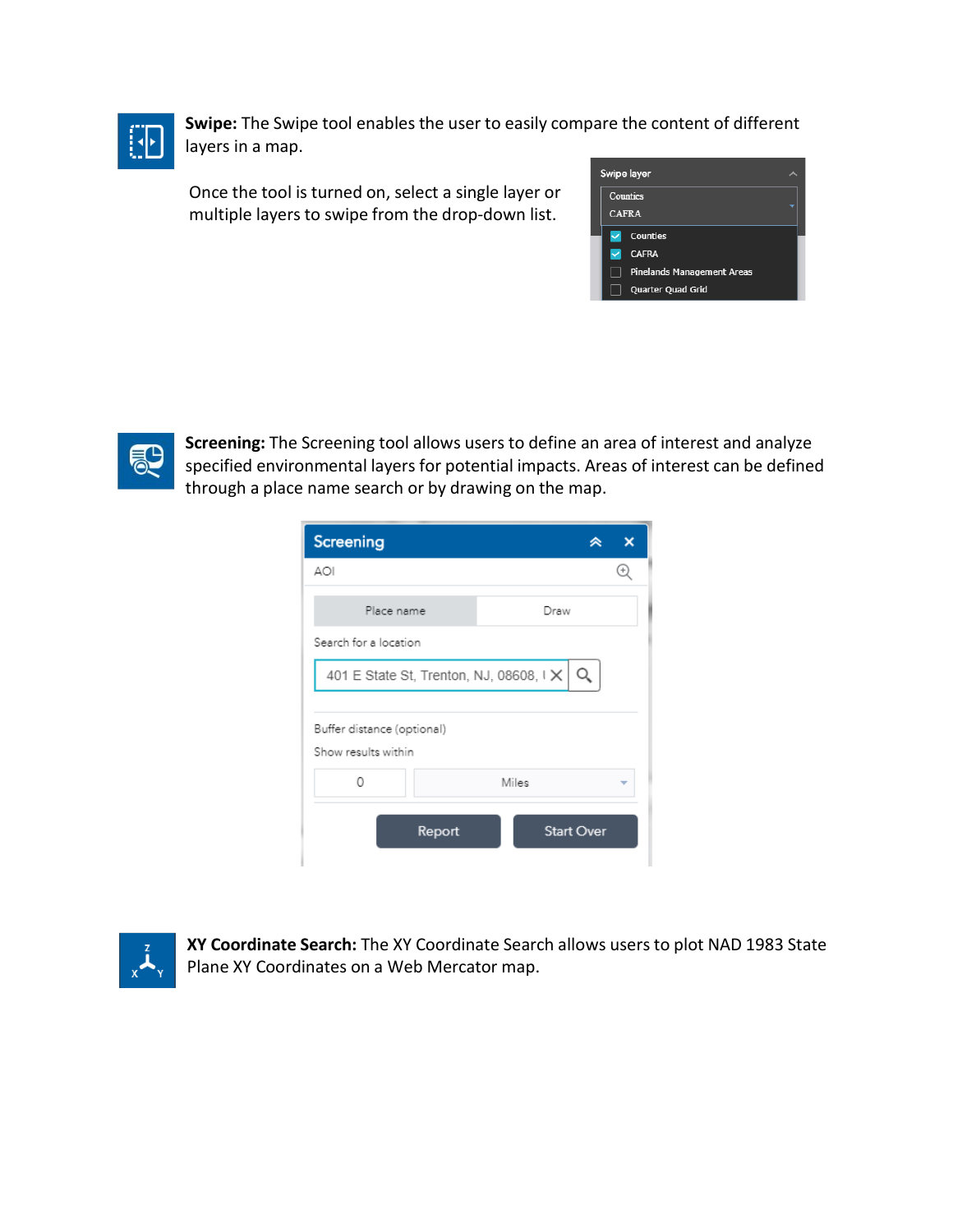

**Print:** The Print tool allows users to print their current view of the map to a variety of format types including: PDF, JPG, PNG, SVG and others. Advanced options are available for further configuration.

| Map title:                                 | NJ-GeoWeb Map                          |  |
|--------------------------------------------|----------------------------------------|--|
| Layout:                                    | Letter ANSI A Landscape                |  |
| Format:                                    | PDF                                    |  |
|                                            | Advanced<br>Print                      |  |
| Map scale/extent:                          |                                        |  |
| Preserve:                                  | map scale<br>map extent                |  |
| Force scale:                               | current                                |  |
| Output spatial reference WKID:             |                                        |  |
| 102100                                     |                                        |  |
|                                            | WGS 1984 Web Mercator Auxiliary Sphere |  |
| Labels:                                    |                                        |  |
| Show labels: V                             |                                        |  |
| Layout metadata:                           |                                        |  |
| Author:                                    | New Jersey Department                  |  |
| Copyright:                                 |                                        |  |
| Include legend: V                          |                                        |  |
| Scale bar unit:                            | Miles                                  |  |
| MAP_ONLY size:                             |                                        |  |
| Width (px):                                | 670                                    |  |
| Height (px):                               | 500                                    |  |
| Print quality:                             |                                        |  |
| DPI:                                       | 96                                     |  |
| Feature attributes:<br>Include attributes: |                                        |  |



**Layer List:** The Layer List allows users to turn individual layers on and off within the map. Each layer in the list has a check box that allows the user to control its visibility. The Layer List is separated into groups, which can then be turned on and off. Some layers even though turned on, may not be visible and grayed out within the layer list window. This is due to a scale dependency and the user must zoom into the map for the layer to appear.

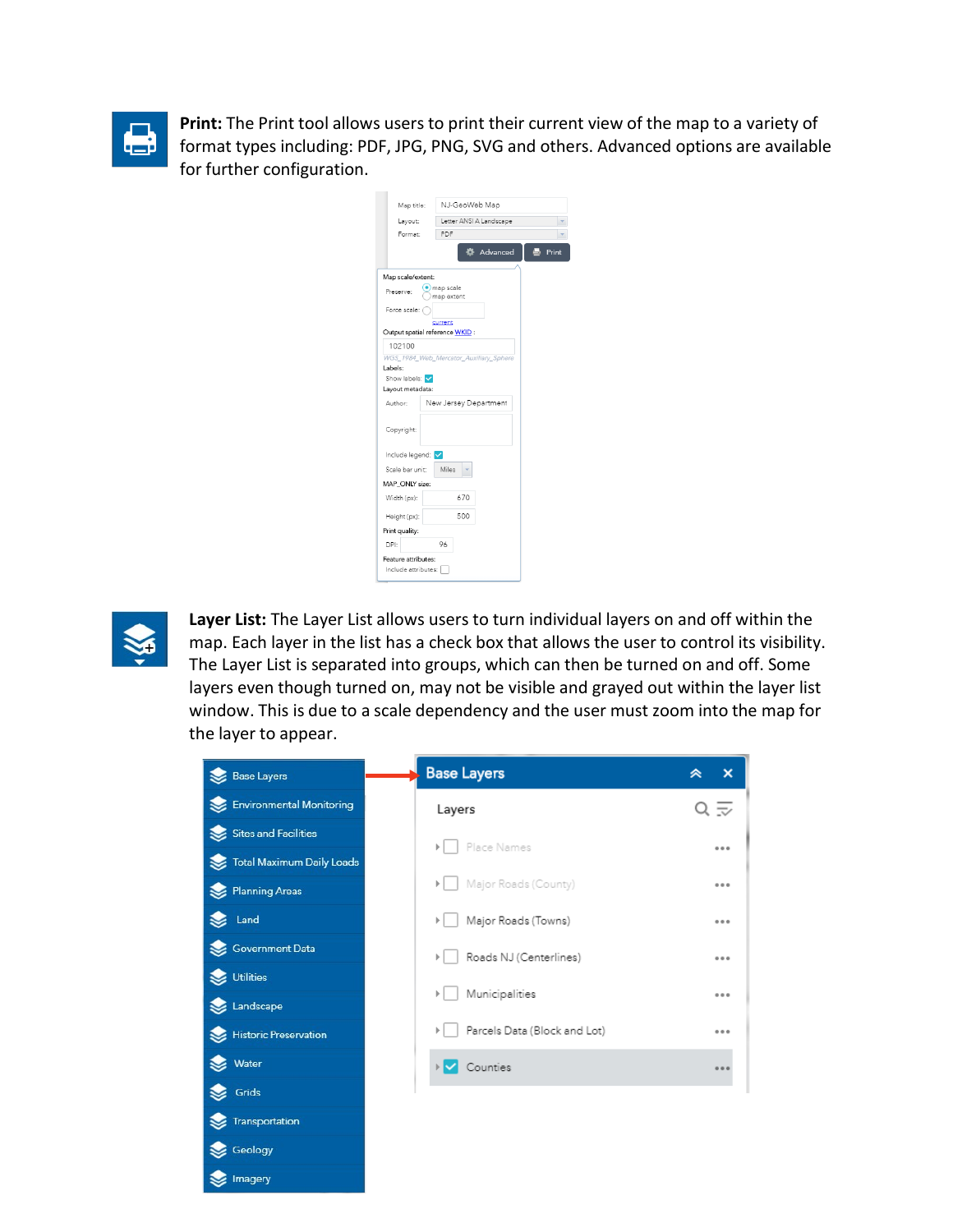

**Add Data:** The Add Data tool enables users to add data to the map from a variety of external sources. Sources include ArcGIS Online, Layer URL's, or uploading local files.

#### Add data through ArcGIS Online

| URL                              |            | File                                                                |
|----------------------------------|------------|---------------------------------------------------------------------|
| Search                           |            |                                                                     |
| Type <sub>v</sub>                | Relevance  |                                                                     |
|                                  |            |                                                                     |
|                                  | <b>ADD</b> | <b>DETAILS</b>                                                      |
| Terrain<br>Image Service by esri |            |                                                                     |
|                                  | <b>ADD</b> | <b>DETAILS</b>                                                      |
|                                  |            | Nearmap US Vertical Imagery<br>Image Service by nearmap_engineering |

| <b>Add Data</b>                                   |            |      |  |
|---------------------------------------------------|------------|------|--|
| Search                                            | <b>URL</b> | File |  |
| Type                                              |            |      |  |
| An ArcGIS Server Web Service $\blacktriangledown$ |            |      |  |
| URL                                               |            |      |  |
|                                                   |            |      |  |
| SAMPLE URL(S)                                     |            | ADD  |  |
|                                                   |            |      |  |

#### Add data through URL

Upload data locally

Note: Zipped Shapefiles have a limit of 1000 features.

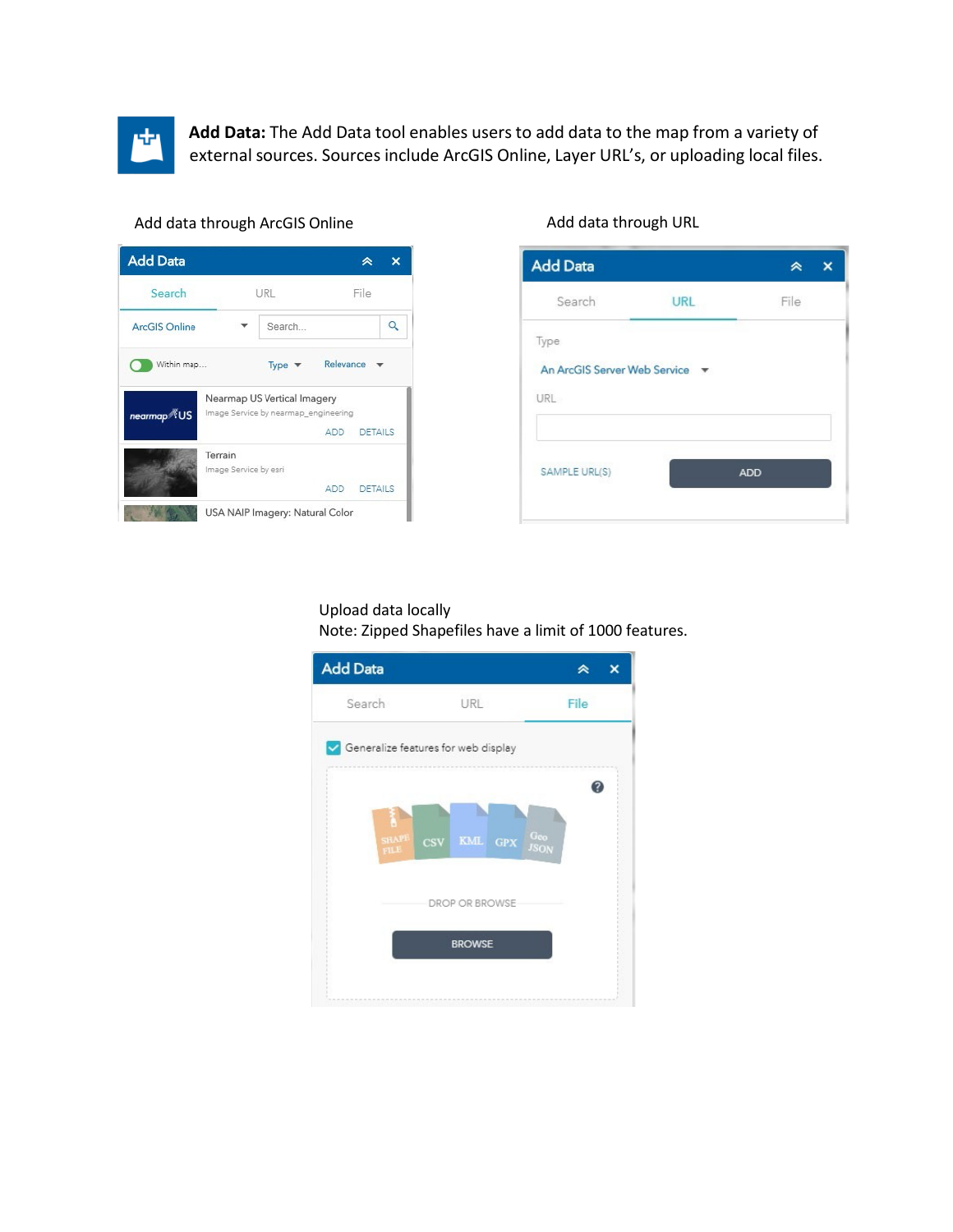# **7. Attribute Table**

The Attribute table displays a tabular view of operational layer's attributes. When more than one layer's attributes display, multiple tabs automatically generate in the attribute panel. Attribute information can be exported to CSV through the attribute table.

| Counties   SBH - Piedmont Plains - Landscape Project                   | Municipalities X                          |                               |                 |                 |         |
|------------------------------------------------------------------------|-------------------------------------------|-------------------------------|-----------------|-----------------|---------|
| $\frac{111}{200}$ Options $\blacktriangledown$<br>Filter by map extent | O Zoom to   X Clear selection   C Refresh |                               |                 |                 |         |
| <b>MUN</b>                                                             | <b>COUNTY</b>                             | <b>MUN LABEL</b>              | <b>MUN TYPE</b> | <b>MUN CODE</b> | $\circ$ |
| <b>LAWRENCE TWP</b>                                                    | <b>CUMBERLAND</b>                         | Lawrence Township             | Township        | 0608            |         |
| <b>GREENWICH TWP</b>                                                   | <b>CUMBERLAND</b>                         | Greenwich Township            | Township        | 0606            |         |
| SHILOH BORO                                                            | <b>CUMBERLAND</b>                         | Shiloh Borough                | Borough         | 0611            |         |
| <b>HOPEWELL TWP</b>                                                    | <b>CUMBERLAND</b>                         | Hopewell Township             | Township        | 0607            |         |
| LOWER ALLOWAYS CREEK TWP                                               | SALEM                                     | Lower Alloways Creek Township | Township        | 1705            |         |
| UPPER DEERFIELD TWP                                                    | <b>CUMBERLAND</b>                         | Upper Deerfield Township      | Township        | 0613            |         |
| <b>ELSINBORO TWP</b>                                                   | SALEM                                     | Elsinboro Township            | Township        | 1704            |         |



## **8. Scalebar and XY Coordinate**

The Scalebar displays a scale bar on the map.



The Coordinate tool displays X- and Y- coordinate values on the map. Users can choose from displaying coordinates in New Jersey State Plane or WGS-84 Web Mercator by clicking the up arrow. Users can then search for coordinates by clicking the Enable Map Coordinates button.

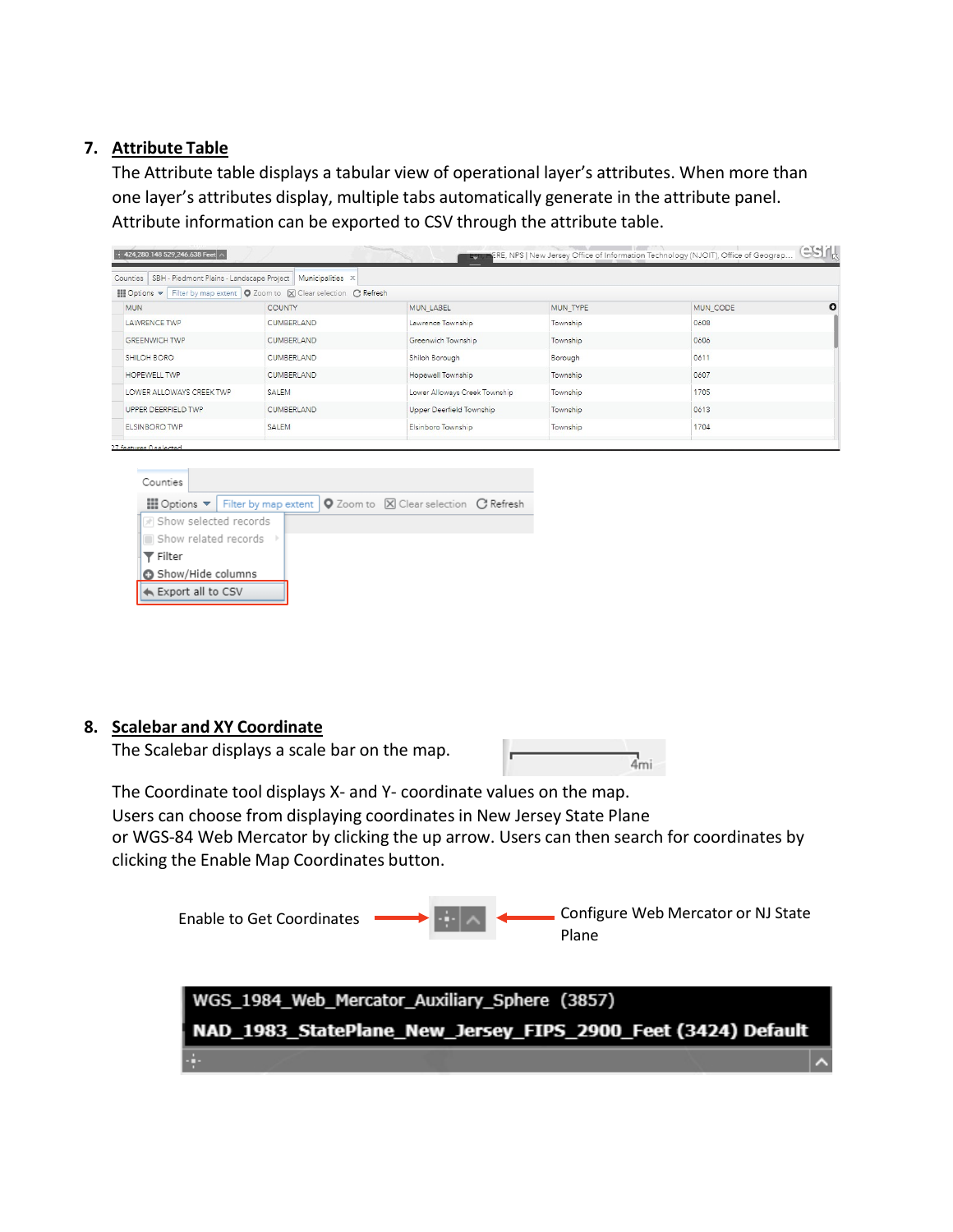# **How to find a State Plane Coordinates**

## **Basic site information needed to locate coordinates**

- Knowledge of location of street or closest street to project area or street address.
- Municipality
- County
- Zip code

## **Two ways to locate Site**

- A street address (with a number) or landmark at or near the site.
- Knowledge of the site location in relation to the municipal boundaries

## **Options to locate site**

- If you know the street address. Go to the "Find address or place" box on the upper left-hand side of the map.
- Enter the street address (with number or closest number to the site). Click search  $\sqrt{a}$

**(Not all addresses will find a match. The map will zoom to the approximate address match.)**

- If no street address is available, you must find the site based on the relative location in the municipality and zooming in based on the nearest roads. Enter the municipality name in the "Find address or place" box. Select the appropriate value from the dropdown.
- Use the  $\pm$  icon to zoom in to the site location. Or hold down the left mouse button and move the map around.
- If you zoom in too far, use the  $\blacksquare$  icon to zoom out to relocate your search in the same relative area.

## **Find the State Plane coordinates**

- The "Find Coordinates" tool is located in the lower left-hand side corner of the map.
- Click on the "Enable to Get Coordinates" tool **but in the tool will look like this.**  $\left\vert \cdot \right\vert \cdot \right\vert$  Click the map to get coordinates  $\left\vert \wedge \right\vert$
- Click on the map to place a marker at your location.